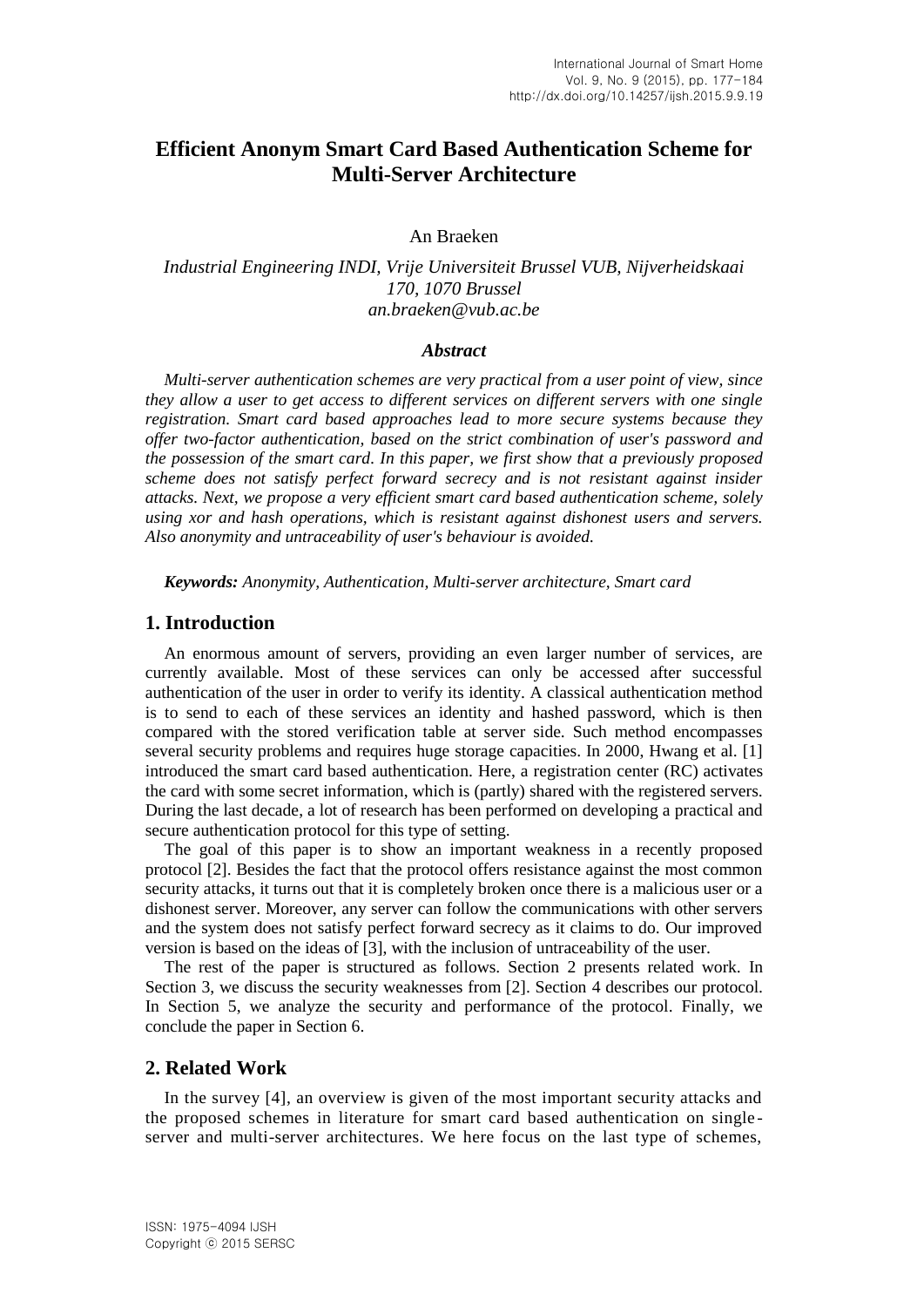since they are more general and offer additional user friendliness since the user does not need to collect different identities and passwords for each service.

We can basically distinguish two types of approaches in the authentication schemes, public key based and symmetric key based schemes. Most recent examples of the first category are [5-7]. However, as public key based operations are computationally much more demanding and do not offer additional benefits, we will focus on the symmetric key based approach. Recently, Banerjee et al. [2] showed weaknesses in a previous authentication scheme and proposed the first scheme, solely based on xoring and hash operations, which offers protection against stolen smart card attack, replay attack, user impersonation attack, insider attack, and satisfies perfect forward secrecy. However, as we will show in the next section, they consider the adversary of the insider attacks only as an insider of the RC. A more general version of this attack is to consider the adversary also as a malicious user or dishonest server. We also show that the scheme does not satisfy perfect forward secrecy.

On the other hand, also three-factor authentication, by including biometrics into the authentication schemes, has been proposed in literature [3,8-14]. In [3,14] it is shown that the systems from [8-13] do not offer resistance against the well-known security attacks. In [14], a new system is proposed, but requires a communication between server and RC for each login of the user, which is not very practical. The proposed system from [3] does not require such additional communication and is shown to be resistant against insider attacks, also for insiders as malicious users or dishonest servers. However, the system is said to satisfy anonymity, but still allows traceability of a user.

To summarize, our scheme will use ideas from [3], but restrict to a two-factor authentication since we believe that the solution with biometrics is much more costly and can in many cases still be circumvented. However, we also include the property of user untraceability into the system.

# **3. Authentication Scheme from [2]**

The authentication scheme from [2] consists of five phases, namely registration, user login, verification, password change, and smart card revocation phase. We will restrict the explanation to the first three phases, as we will use them to explain the weaknesses of the scheme. There are three types of participants into the scheme, being the user  $U_i$  with the smart card, the RC, and the server  $S_i$ . The RC chooses a master secret key  $x$  and a secret number *y*, and computes  $h(x|y)$  and  $h(y)$ . These numbers are shared with the servers  $S_i$ .

The same notations as in [2] are used and are summarized in Table I. After the explanation of the different phases, we show the security weaknesses of the scheme.

| <b>Notation</b> | <b>Definitions</b>                            |
|-----------------|-----------------------------------------------|
| $U_i$           | <i>i</i> -th user                             |
| $S_i$           | <i>i</i> -th server                           |
| RC              | Registration center                           |
| $ID_i$          | Unique identification of $U_i$                |
| $PW_i$          | Password of $U_i$                             |
| $\overline{N}$  | Number of registration request by same $ID_i$ |
| $SID_i$         | Unique identification of $S_i$                |
| x, y            | Master secret key and secret number of RC     |
| $N_i N_i$       | Nonce determined by $U_i$ and $S_i$ resp.     |
|                 | Hash operation                                |

**Table I. Notations and Definitions in this Paper**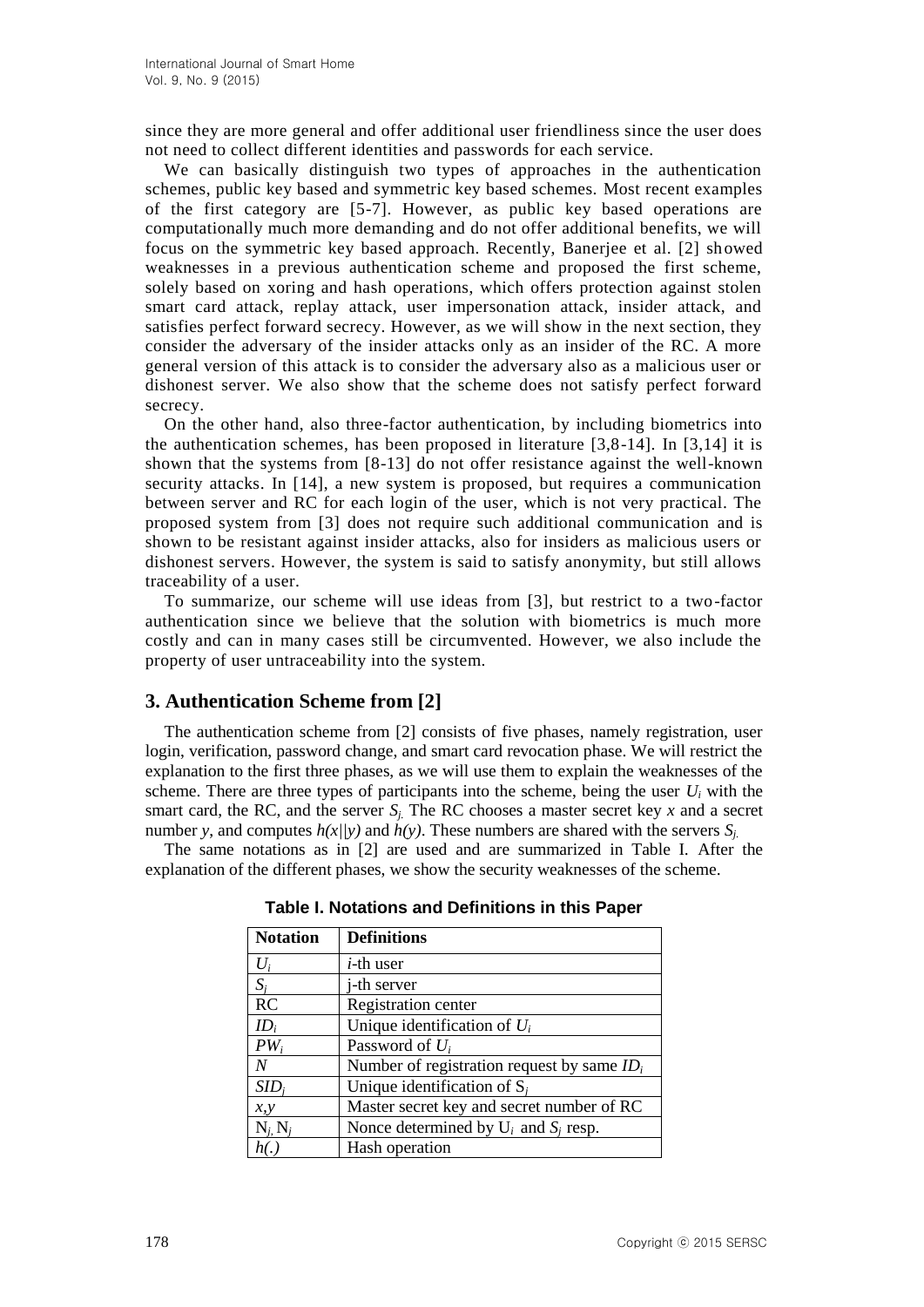| Bitwise xor operation |
|-----------------------|
| Concatenation         |

### **3.1. Different Phases**

**3.1.1. Registration Phase:** When a user *U<sup>i</sup>* wants to access the services of one of the remote servers, controlled by the RC, the user needs to register himself with the RC. The following actions are then performed.

- *U<sub>i</sub>*: The user *U<sub>i</sub>* chooses his identity *ID*<sub>*i*</sub>, password *PW*<sub>*i*</sub> and computes *RPW*<sub>*i*</sub>=H( *b*  $\oplus$ *PW*<sub>i</sub><sup>*)*</sup>, where *b* is a random number generated by  $U_i$ . Then,  $U_i$  sends  $ID_i$  and  $RPW_i$  to the RC for registration through a secure channel.
- RC: After receiving this request, the RC verifies the validity of *ID<sup>i</sup>* . Denote by *N* be the number of registrations performed by the user. Then, the RC computes the following steps

 $A_i = h(x) / |ID_i|/N$  $B_i = h(ID_i / |h(y)| / RPW_i) \oplus A_i$  $V_i = h(A_i)/h(y)/RPW_i$  $D_i = h(A_i \oplus h(x/|y))$  $E_i = A_i \bigoplus h(x/|y)$ 

- RC: Finally, RC stores  $\{B_i, V_i, D_i, E_i, h(y), h(.)\}$  to the memory of  $U_i$ 's smart card and sends it to the user through a secure channel.
- $\bullet$   $U_i$ : Upon receiving the smart card,  $U_i$  securely stores *b*. Consequently, the smart card contains  ${B_i \, V_i, D_i, E_i, h(y), h(.), b}.$

**3.1.2. User Login Phase:** In this phase, the user wants to obtain access to the services. He first inserts his smart card into the reader and inputs *ID<sup>i</sup>* and *PW<sup>i</sup>* . Then, the smart card does the following actions.

 $RPW_i = H(b \oplus PW_i)$  $A_i = h(ID_i / \frac{h(y)}{RPW_i} \oplus B_i$  $V_i^* = h(A_i)/h(y)/|RPW_i$ 

If  $V_i^*$  equals to the stored  $V_i$ , then the user is verified and the process can be continued.

$$
P_{ij} = E_i \bigoplus h(SID_j/|h(y)/|N_i)
$$
  
\n
$$
CID_i = RPW_i \bigoplus h(D_i/|SID_j|/N_i)
$$
  
\n
$$
C_1 = h(A_i/|D_i|/CID_i|/N_i)
$$
  
\n
$$
C_2 = h(SID_j/|h(y)) \bigoplus V_i
$$

Here  $N_i$  is a random nonce generated by the smart card. The login request *{CID<sub>i</sub>*,  $P_{ij}$ ,  $C_I$ ,  $C_2$ *}* is send to the server *S<sub>j</sub>*.

**3.1.3. Authentication Phase:** In this phase, server  $S_i$  verifies the authentication of the request and a shared secret key between  $S_j$  and  $U_i$  is negotiated.  $S_j$  first executes the following steps.

 $N_i = h(SID_j|/h(y)) \bigoplus C_2$  $E_i = P_{ij} \bigoplus h(SID_j/|h(y)/|N_i)$  $A_i = E_i \bigoplus h(x|y)$  $D_i = h(A_i \oplus h(x|y))$  $RPW_i = CID_i \bigoplus h(D_i/|SID_j|/N_i)$  $C_I^* = h(A_i||D_i||CID_i||N_i)$ 

If  $C_1^* = C_1$ , then the user is authenticated and the process can continue. A new nonce  $N_j$  is determined and the following steps are executed.

 $C_3 = h(SID_j||D_i||RPW_i||N_j)$ 

$$
C_4 = RPW_i \bigoplus Y_i \bigoplus Y_j
$$

The message  $\{C_3, C_4\}$  is send to  $U_i$ . A shared secret key is derived from the nonces  $Ni$ ,  $N_j$ .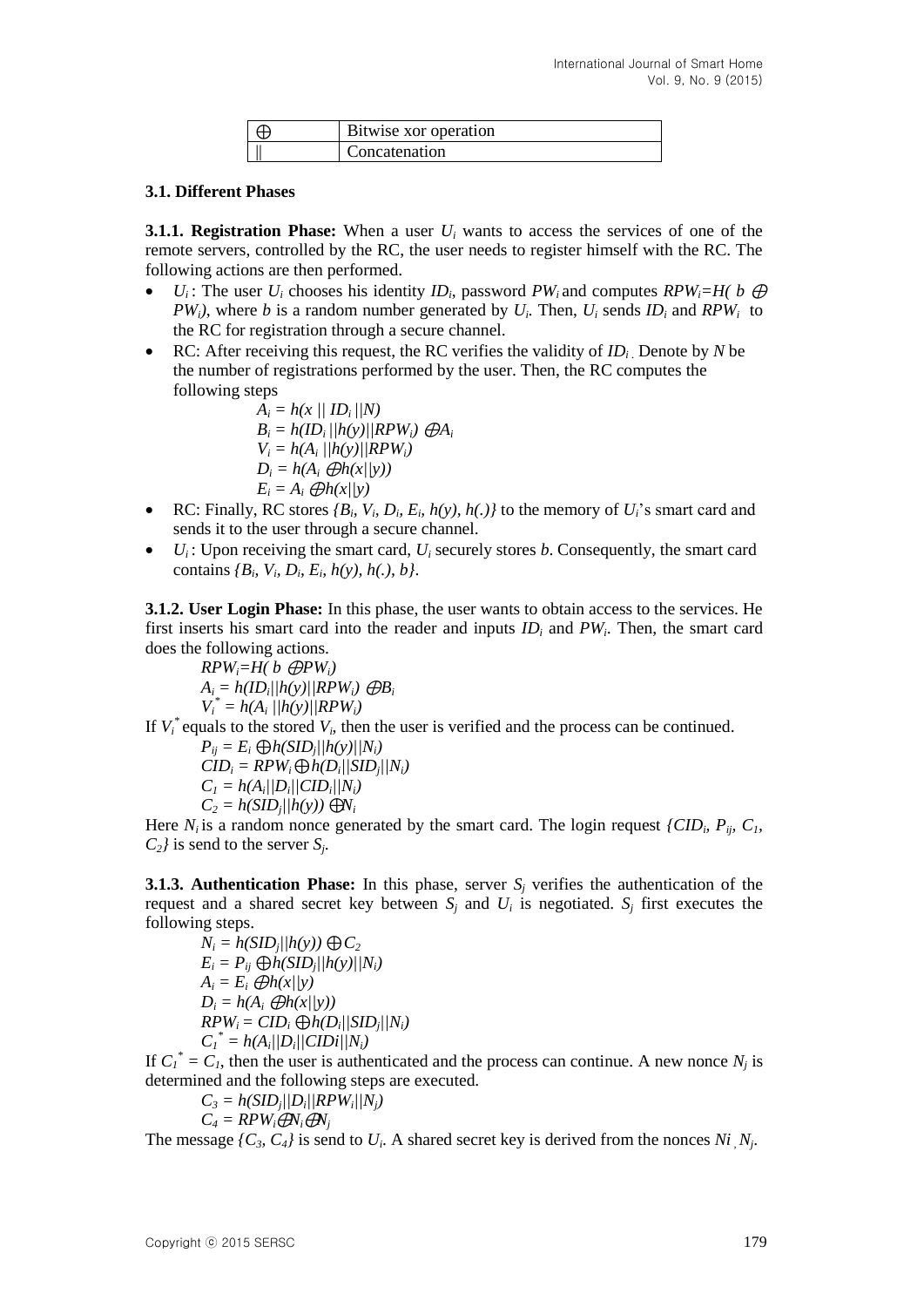## **3.2. Security Weaknesses**

The main weakness follows from the fact that all servers share the same security material,  $h(y)$ ,  $h(x)/y$ , with the RC. Moreover, also a malicious card user that is able to retrieve the storage material on the card can derive these values. The value  $h(v)$  is directly stored on the card and  $h(x|y)$  can be derived through  $E_i = A_i \bigoplus h(x|y)$ . As shown in the user login phase, the user is able to derive  $A_i$  and  $E_i$  is stored on the card.

Once  $h(y)$ ,  $h(x)/y$  are leaked or abused by a malicious entity (user or server), all existing smart cards should be revoked. Let us discuss several actions that become possible for an attacker.

**3.2.1. Conflict with Perfect Forward Secrecy:** The malicious entity can generate its own authentication material for any server  $S_i$  without passing through the RC. He simply needs to randomly choose the values  $C_2$ ,  $P_{ip}$ ,  $CD_i$ . The other values  $N_i$ ,  $E_i$ ,  $A_i$ ,  $D_i$ ,  $RPW_i$  and  $C_i$ should just satisfy the pre-determined equations. Let us go a little bit more into detail.

- First, a random value for  $C_2$  is chosen, and  $N_i$  is derived as  $N_i = h(SID_j||h(y)) \bigoplus C_2$
- Next, a random value is chosen for  $P_{ij}$  and  $E_i$  is derived as  $E_i = P_{ij} \oplus$  $h(SID_j|/h(y)/|N_i)$
- Then, we find a value for  $A_i$  and  $D_i$  as  $A_i = E_i \bigoplus h(x/|y)$  and  $D_i = h(A_i \bigoplus h(x/|y))$
- Finally, we choose a value for *CID<sup>i</sup>* and derive a value for *RPWi* as follows *RPW<sup>i</sup> =*

 $CID_i \bigoplus h(D_i // SID_j // N_i)$ 

- Next, we choose  $C_I$  as  $C_I = h(A_i/|D_i|/CID_i|/N_i)$
- The message *{CID<sub>i</sub>*,  $P_{ij}$ ,  $C_1$ ,  $C_2$ *}* is send to the server  $S_j$ .

The server will authenticate this message, since the computed  $C_I$  will match with the transmitted value, as it is derived by the constructions explained above. Next, the message  ${C_3, C_4}$  is computed, based on the material derived from the adversary. Consequently, the adversary can also derive the nonce  $N_i$  and determine the shared secret key.

**3.2.2. Impersonation Attacks:** The adversary with knowledge of  $h(y)$ ,  $h(x)/y$ , is also able to impersonate the two other participants of the scheme, being the server and the user.

- He can impersonate a server by performing a man in the middle attack after receiving the message  $\{CID_i, P_{ij}, C_1, C_2\}$ .
- He can impersonate a user since he can derive *RPW<sup>i</sup>* from a transmitted message *{CID<sup>i</sup> , Pij, C1, C2}*.
- He can derive the session keys from any user by intercepting the messages send from user to server and server to user.

Consequently, the system described above is completely broken for an insider attack with a server as inside attacker or a smart card stolen attack combined with an insider attack with a user as inside attacker. Moreover, it clearly does not satisfy perfect forward secrecy as claimed in [2].

# **4. Proposed Scheme**

We will use similar notations and setting as the scheme described in the previous section. Again, the RC chooses a master secret key *x* and a secret number *y*. However, now the RC computes  $h(x|y)$  and also  $h(SID_j/|h(x))$  for each server  $S_j$ . These values are send to each server individually through a secure channel.

We also distinguish the similar five phases as in the previous scheme and now describe each of them into more detail.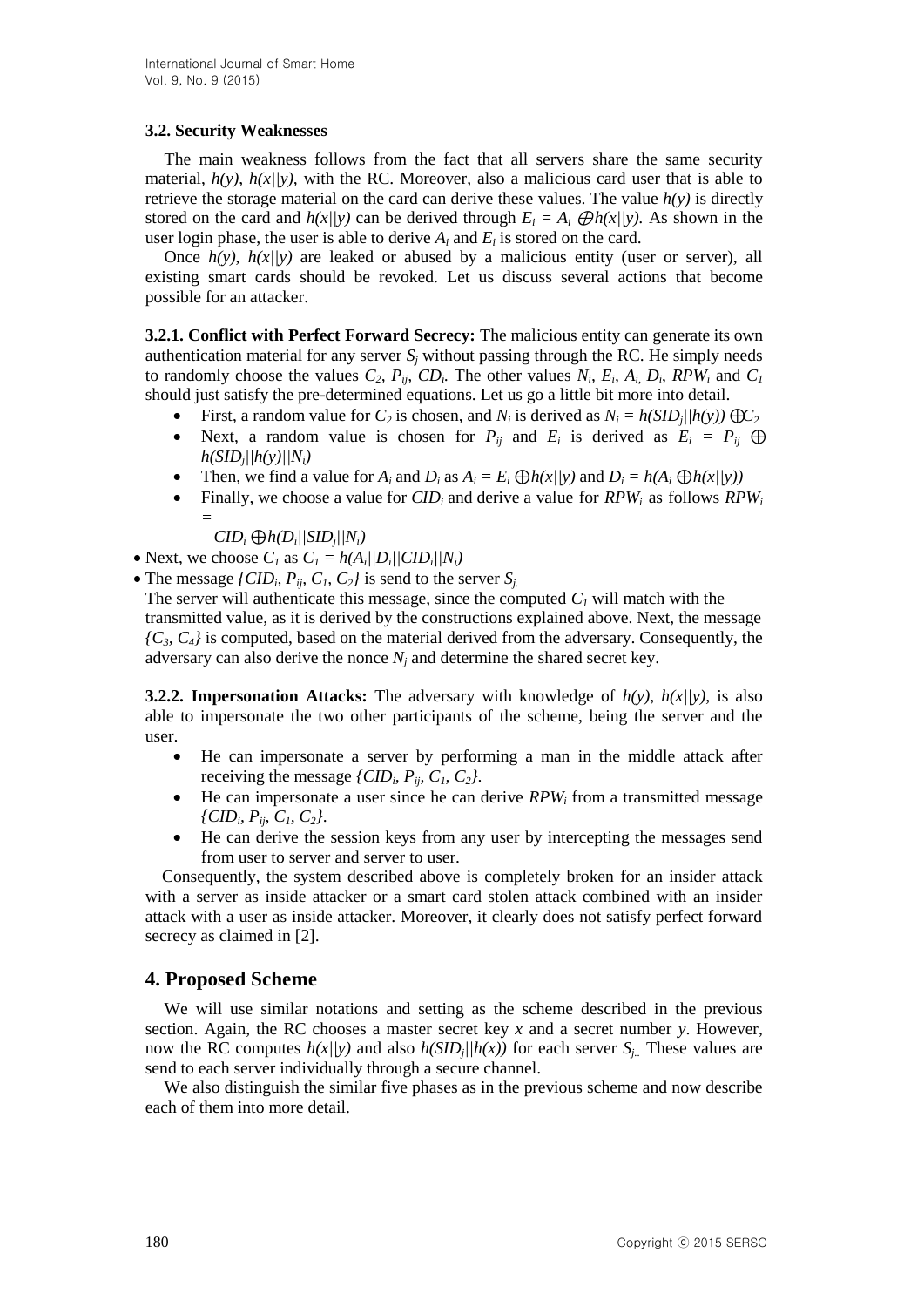## **4.1. Registration Phase**

In order to get access to the services, the user first registers with the RC as follows.

- $\bullet$  *U<sub>i</sub>*: The user *U<sub>i</sub>* chooses his identity *ID*<sub>*i*</sub>, password *PW*<sub>*i*</sub> and computes *RPW*<sub>*i*</sub>=*h*(*b*  $\oplus$ *PW*<sub>i</sub><sup>*)*</sup>, where *b* is a random number generated by  $U_i$ . Then,  $U_i$  sends  $ID_i$  and  $RPW_i$  to the RC for registration through a secure channel.
- RC: After receiving this request, the RC verifies the validity of *ID<sup>i</sup>* . Denote by *N* the number of registrations performed by the user. Then, the RC computes the following steps:

$$
A_i = h(ID_i \, || \, N \, || \, y \,)
$$

$$
B_i = h(x/|y) \bigoplus A_i
$$

$$
C_i = h(RPW_i \mid \mid ID_i) \bigoplus h(A_i)
$$

$$
D_i = h(x) \bigoplus h(ID_i)
$$

$$
E_i = RPW_i \bigoplus D_i
$$

- RC: Finally, RC stores  $\{B_i, C_i, D_i, E_i, h(.)\}$  to the memory of  $U_i$ 's smart card and sends it to the user through a secure channel.
- $\bullet$   $U_i$ : Upon receiving the smart card,  $U_i$  securely stores *b*. Consequently, the smart card contains  ${B_i, C_i, D_i, E_i, h(.), b}.$

## **4.2. User Login Phase**

Now, the user wants to obtain access to the services. He first inserts his smart card into the reader and inputs *ID<sup>i</sup>* and *PW<sup>i</sup>* . Then, the smart card does the following actions.

$$
RPW_i = H(b \text{ } \bigoplus PW_i)
$$
  

$$
ID_i^* = RPW_i \text{ } \bigoplus E_i
$$

If  $ID_i^*$  equals to the transmitted  $ID_i$ , then the smart card authenticates the user and the process can be further continued. Again, let  $N_i$  be a random nonce generated by the smart card.

 $h(x) = h(ID_i) \bigoplus D_i$  $h(A_i) = C_i$   $\bigoplus h(RPW_i \mid \bigwedge ID_i)$  $C_1 = h(SID_j / |h(x)) \bigoplus h(ID| / N_i)$  $C_2 = h(A_i)$  ⊕*N<sub>i</sub>*  $V_i = h(N_i \bigoplus B_i)$  $CID_i = B_i \bigoplus h(h(SID_j)/h(x)) / h(IDi/N_i)$ 

The login request  $\{CID_i, V_1, C_1, C_2\}$  is send to the server  $S_i$ .

### **4.3. Authentication Phase**

In this phase, a secret shared key is determined by mutual authentication between server and user. The server  $S_i$  starts with the following steps, using its stored secret material  $h(x|/y)$  and  $h(SID_j|/h(x))$ .

 $h(ID_i|/N_i) = h(SID_j|/h(x)) \bigoplus C_I$  $B_i = CID_i \bigoplus h(\ h(SID_j \vert/h(x)) \vert / h(ID_i \vert/h(j))$  $A_i = B_i \bigoplus h(x|/y)$  $N_i = C_2 \bigoplus h(A_i)$  $V_I^* = h(N_i \bigoplus B_i)$ 

If  $V_I^*$  equals to the transmitted  $V_I$ , then the user is authenticated and the process can continue. A new nonce  $N_j$  is determined and the following steps are executed.

$$
SK_{ij} = h(h(ID_i / |N_i) / |SID_j / |B_i / |N_j)
$$
  
\n
$$
C_3 = N_j \bigoplus h(ID_i / |N_i)
$$
  
\n
$$
V_2 = N_i \bigoplus h(SK_{ij} / |N_j)
$$
  
\nThe message {*C<sub>3</sub>*, *V<sub>2</sub>*} is send to the user *U<sub>i</sub>*. Now *U<sub>i</sub>* performs the following steps  
\n
$$
N_j = C_3 \bigoplus h(ID_i / |N_i)
$$
  
\n
$$
SK_{ij} = h(h(ID_i / |N_i) / |SID_j / |B_i / |N_j)
$$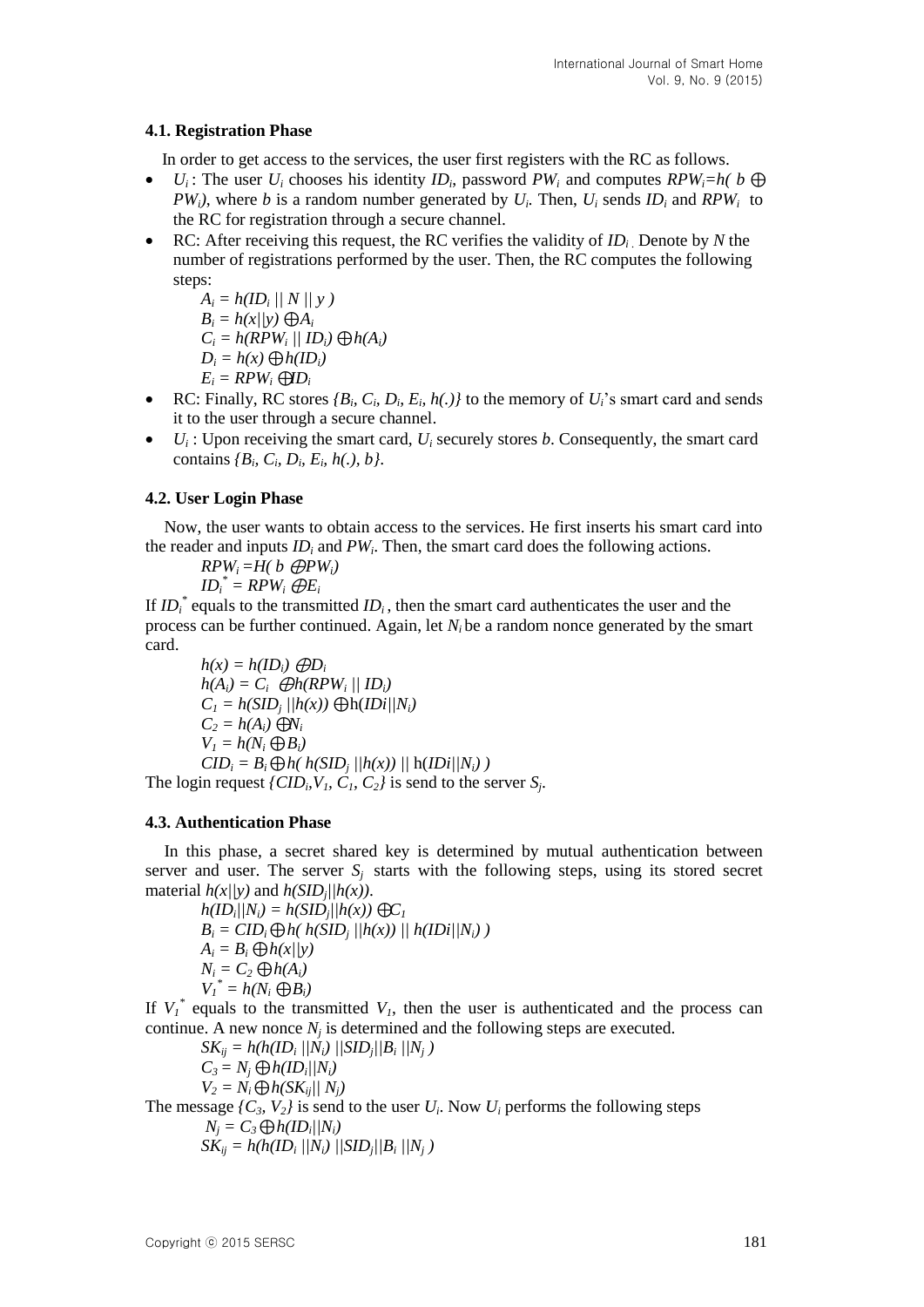$N_i^* = V_2 \bigoplus h(SK_{ij}/N_i)$ 

If  $N_i^*$  equals to the  $N_i$  of the login request, the value  $SK_{ij}$  is considered as a secret shared session key. A confirmation message can eventually be send from user to server.

### **4.4. Password Change Phase**

Changing a password is possible without interaction with the RC. The user inserts the card in the smart reader, inputs its password and identity, and selects the option to change the password. If the card authenticates the user, it prompts the user for a new password *PW<sup>i</sup> \** and computes:

 $RPW_i^* = H(b \oplus PW_i^*)$  $C_i$ <sup>\*</sup>=  $h(RPW_i$ <sup>\*</sup>// **ID**<sub>*i*</sub>)  $\bigoplus h(A_i)$  $E_i$ <sup>\*</sup> = RPW<sup>\*</sup>  $\bigoplus$ *ID*<sup>*i*</sup>

The values of C*<sup>i</sup>* and *E<sup>i</sup>* are updated and stored on the card.

## **4.5. Revocation of User's Lost or Stolen Card**

This phase is exactly the same as in [2] and follows from the fact that the RC stores the value N, which corresponds with the number of registration requests of a user with a given identity

# **5. Security and Performance Analysis of Proposed Scheme**

## **5.1. Security Evaluation**

The main reason why the attacks from the previous scheme cannot be applied is because each server contains different security material, which is in addition different from the security material of the user. Because of the same reasons as explained in [2,3], the scheme is resistant against stolen smart card attack, replay attack, and user impersonation attack. We now discuss the strongest type of attacks, being the insider attacks with a user or server as adversary. We also explain the forward secrecy and anonymity feature of the scheme.

**5.1.1. Impersonation Attacks**: We need to discuss two possible scenarios for the adversary, being a malicious inside user or a server. In the first case, the adversary cannot take over the role of server, since it does not know  $h(x|y)$ , and thus cannot derive  $A_i$ , required to determine  $N_i$  from the transmitted tuple. This value is essential in the derivation of the secret shared session key. However, it must be said that this adversary has the capability to trace the behaviour of a particular user, since it can derive *B<sup>i</sup>* . On the other hand, it is not possible to link this user with an identity. So, the potential impact of this is negligible.

If the adversary represents a server, he cannot derive any useful information send to other servers since he is not aware of  $h(SID)/h(x)$  for other servers  $S_j$ .

**5.1.2. Perfect Forward Secrecy**: There are two long term secrets  $h(x)$  and  $h(x)/y$ . The first one can be derived by the smart card of the user, the second one is stored on the server. If they are separately leaked and the other is not abused at the same time by an insider attack, the scheme obtains perfect forward secrecy because of the same reasons as explained above. As this combination of leakage and abuse is quite rare to appear, we may consider the scheme to satisfy perfect forward secrecy.

**5.1.3. Anonymity**: In [3], the scheme was said to satisfy anonymity. However, each message contained the static value *B<sup>i</sup>* . Although, this message is not directly linked with a certain identity, an adversary may still track user's behaviour, which is not always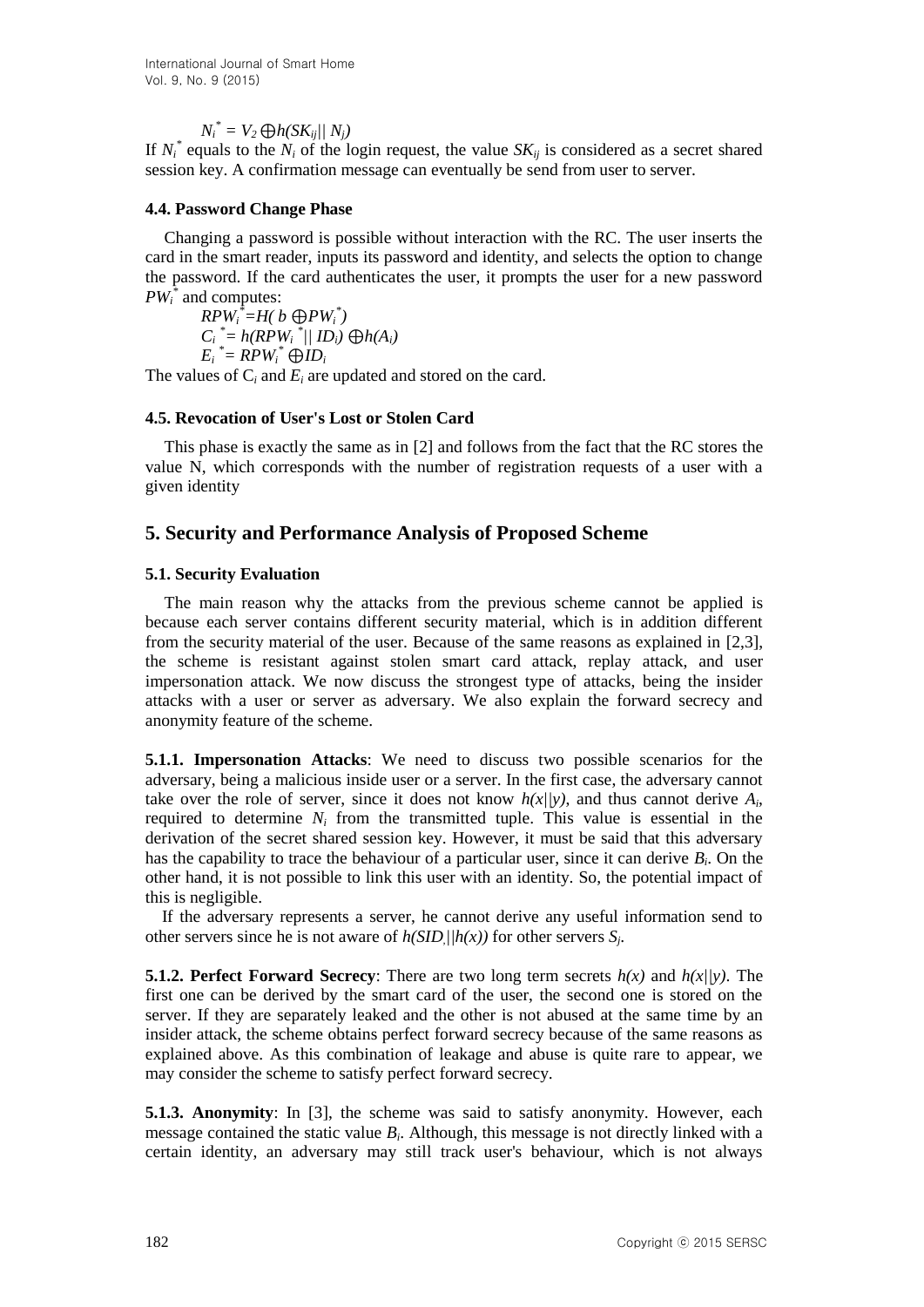favourable for the users's privacy. In our scheme, the transmitted message  $\{CID_i, V_i, C_i,$ *C2}* contains only dynamic material, since all values are dependent of the random none *Ni* , which changes in each request. As mentioned before, only malicious inside users and the intended server are able to derive the static information related to a particular user.

#### **5.2. Performance Comparison**

From the proposed systems in literature on smart card based authentication for multiserver architectures, including two-factor and three-factor authentication, almost all of them are broken for the classical attacks like impersonation attacks, man-in-the-middle attacks, password guessing attacks, etc. Exceptions are [3, 7, 14].

As mentioned before the system of [7] is using elliptic curve operations and therefore requires much more computational resources. Moreover, the scheme is also very inefficient with respect to storage at the smart card, since separate key material for each different server needs to be stored at the smart card. In our system, we use the trick to have different key material between user  $h(x)$  and server  $h(x|y)$ ,  $h(SID)|/h(x)$  and where the user is able to build part of the key material (i.e.  $h(SID)/h(x)$ ) of the server.

Also the system of [14] is very inefficient with respect to our system, since the RC should be involved during the authentication process of the user. Moreover, if the RC becomes off-line for one or other reason, the protocol cannot be continued.

Since our proposed system is building on the same ideas of [3], the performance between both systems is more or less similar. Our system requires in the computation of *CID<sup>i</sup>* , one additional hash and xor operation. However, it is important to note that the required operations are restricted to hash and xor operations, which are both very efficient operations in hardware.

#### **6. Conclusions**

In this paper, after showing a weakness in an existing system, we propose a new very efficient scheme for smart card based authentication on multi-server architecture. The scheme is resistant against the well-known security attacks, satisfies perfect forward secrecy and anonymity with untraceability. We believe that it is a very good candidate to be adopted in practice in order to assure user's authentication, obtained by the combination of the user's password and the possession of the smart card.

### **Acknowledgements**

This work is partly supported by the COST Action IC1303.

### **References**

- [1] Hwang, M., Li, L., A new remote user authentications scheme using smart cards, IEEE Transactions on Consumer Electronics, 46(1), 28-30 (2000).
- [2] Banerjee, S., Dutta, M.P., and Bhunia C.T., An mproved smart card based anonymous multi-server remote user authentication scheme, International Journal of Smart Home, 9(5), 11-22 (2015).
- [3] Baruah, K.CH., Banerjee, S., Dutta, M.P., and Bhunia C.T., An Improved Biometric-based Multi server Authentication Scheme using Smart Card, International Journal of Security and Its Application, 9(1), 397-408 (2015).
- [4] Tashi, J., J., Comparative analysis of smart card authentication schemes, IOSR Journal of Computer Engineering, 16(1), 91-97 (2014).
- [5] Pippal, R.S., and Wu, S., Robust smart card authentication scheme for multi-server architecture, Wireless Personal Communications, 72(1), 729-745 (2013).
- [6] Wei, J., Liu, W., and Hu, X. Cryptanalysis and improvement of a robust smart card authentication scheme for multi-server architecture, Wireless Personal Communications, 77(1), 2255-2269 (2014).
- [7] Lin, H. Wen, F., and Du, C., A novel and anonymous key agreement multi-server architecture, Journal of Computational Information Systems, 11(8), 3011-3018 (2015).
- [8] Li, C.T., and Hwang, M.S., An efficient biometrics based remote user authentication scheme using smart cards, Journal of Network and Computer Applications, 33(1), 1-5. (2010)